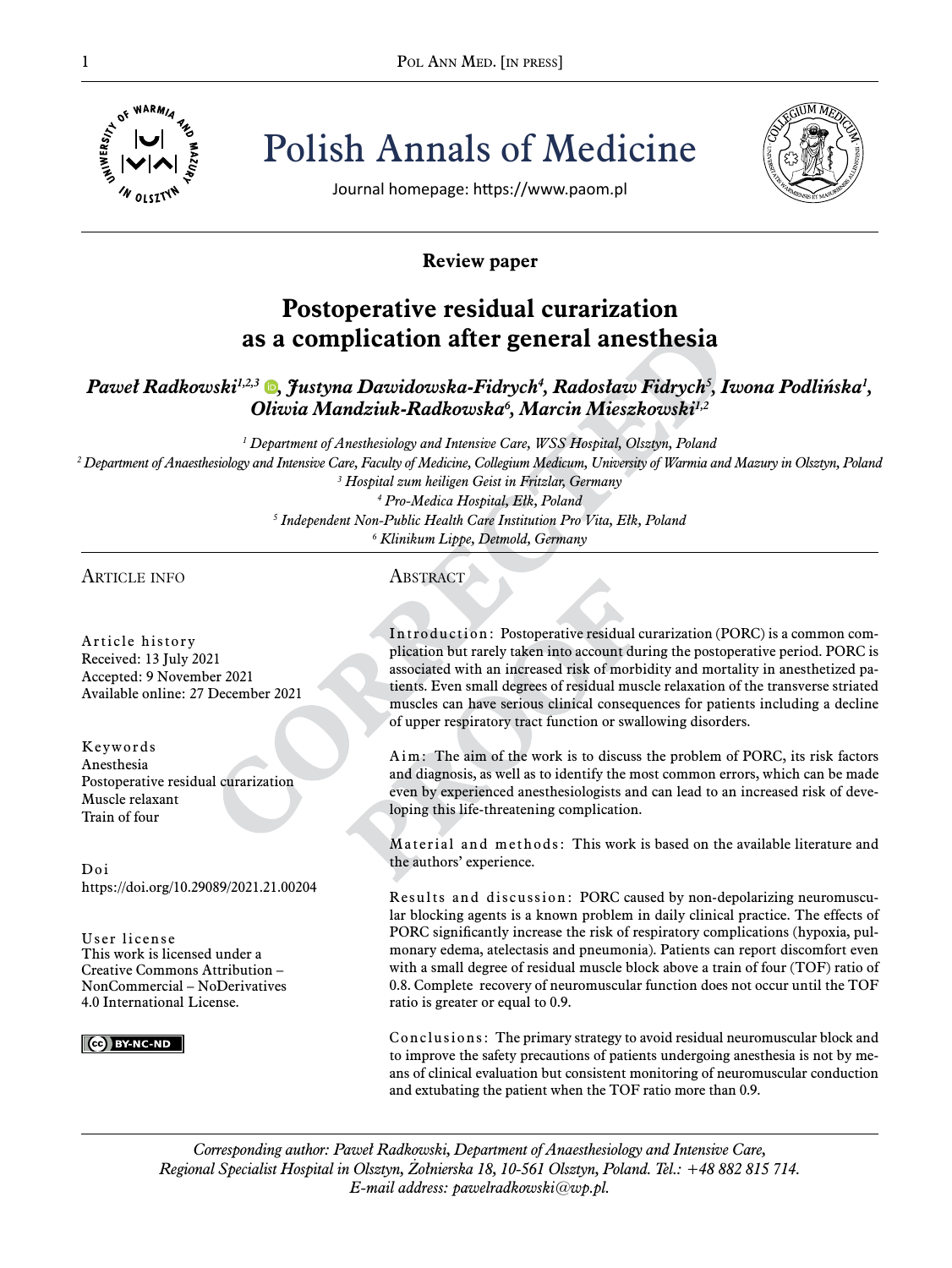## **1. Introduction**

Postoperative residual curarization (PORC) is an important factor which increases morbidity and mortality in anesthetized patients during the postoperative period.<sup>1</sup> PORC is perceived as uncomfortable to patients and can also lead to life threatening conditions such as: aspirations, obstruction of the upper respiratory tract occur quite often and can lead to serious pulmonary complications. Also, the need for oxygen is significantly increased in the postoperative stage.<sup>2,3</sup> The effects of residual neuromuscular block are observed not only when extubating patients in the operating room, but also in the recovery room.4 The above-mentioned complications can lead not only to a longer duration of hospitalization, but also to an increase in the cost of treatment as well as patient morbidity and mortality. The results of many studies in recent years show how important the PORC poses in the daily work of the anesthesiologist.5,6 This is also an important problem in Poland, where many patients affected by this complication are still being met mainly due to lack of neuromuscular conduction monitoring. PORC not only prolongs the extubation time in the operating room but above all poses a life threatening risk to the patient. Residual muscle paralysis is a result of incomplete reversal of muscle relaxation and is caused by persistent presence of high concentration of muscle relaxant at the neuromuscular junction. This effect depends primarily on the dose of the administered drug.

The most common technique for assessing the degree of muscle relaxation and neuromuscular conduction is by train of four (TOF). This method involves sending a series of four electrical pulses every 0.5 s in 10 s intervals, through electrodes attached to an easily accessible peripheral nerve. The muscle response to the stimulation described above is evaluated. On this basis, the TOF ratio is calculated, i.e. the ratio of 4th to the 1st response (T4/T1). Based on current knowledge, patients can be safely extubated once the TOF ratio over 0.9 whereas a TOF ratio less than 0.9 is predictive of striated muscle relaxation. There is a new type of neuromuscular monitor, easier to use TOF-Cuff. It is a modified non-invasive blood pressure cuff that incorporates stimulating electrodes in its inner surface and is based on the stimulation of the peripheral nerve in the arm.<sup>7,8</sup>

#### **2. Aim**

The aim of the work was to discuss the problem of PORC, its risk factors and diagnosis, as well as to identify the most common errors that can lead to an increased risk of developing this life-threatening complication.

### **3. Material and Methods**

The work is based on the available literature and the authors' experience.

### **4. Results AND DISCUSSION**

PORC is a potentially life-threatening complication of nondepolarizing muscle relaxant use in anesthesia. The first studies emerged in the 1970s in Australia, almost 30 years since the first use of curare. The first description of PORC in literature was made in 1979 by Viby Mogensen.9 In turn, in a study conducted by Cooper et al. in 1989, it was found that approximately 50% of all complications that caused patients to be transferred to the intensive care unit (ICU) were related to residual muscle relaxation of the striated muscles.10 Berg's study from the 1990s shows that the administration of longacting non-depolarizing muscle relaxants significantly contributes to postoperative respiratory complications especially after abdominal procedures. In this analysis, PORC and its effect on postoperative complications were more common in patients who received a long acting non-depolarizing muscle relaxant.11 In a 2016 Australian study, more than 30% of patients reported PORC in the recovery room. Age and abdominal surgery lasting more than 90 minutes were associated with an increased risk of residual neuromuscular block.12 PORC is much more common after the use of long acting non-depolarizing muscle relaxants (pancuronium) than intermediate acting non-depolarizing muscle relaxants (atracurium, rocuronium, vecuronium).13–16 A 2001 study found that after the administration of intermediate-acting non-depolarizing muscle relaxants residual muscle block is common in patients during the postoperative period in the recovery room: 39% of patients who received rocuronium during anesthesia had a TOF ratio of less than 0.8 in the recovery room, 52% after administration of atracurium and 64% after myorelaxation caused by vecuronium.17 Other studies in 2003 show that even two hours after a single dose of a long-acting non-depolarizing drug, more than 30% of patients do not achieve a TOF ratio of 0.9.18 Another 2010 study also shows that 2 h after administrating a single dose of atracurium, 8% of patients have significant residual muscle relaxation, even though one third of atracurium is eliminated regardless of organ function (Hoffman elimination).19 A 2015 study showed that the risk of respiratory complications increases with an increase in the dose of the non-depolarizing muscle relaxant administered during general anesthesia. However, the use of neostigmine without monitoring the reversal of the neuromuscular block also led to an increase in respiratory complications.20

#### **4.1. Neuromuscular function**

Neuromuscular conduction block is a reversible phenomenon caused by drugs that prolong the depolarization of chemically sensitive ion channels of the postsynaptic receptor of the end plate (depolarizing block) or by blocking acetylcholine access to the postsynaptic receptor (non-depolarizing block). The main place of action of non-depolarizing muscle relaxants are in postsynaptic receptors, which are responsible for stimulating muscle fibers.<sup>21</sup>

A study conducted by Patton and Waud in 1967 showed that neuromuscular block only occurs when 70% of acetylcholine receptors are blocked by a transverse striated non-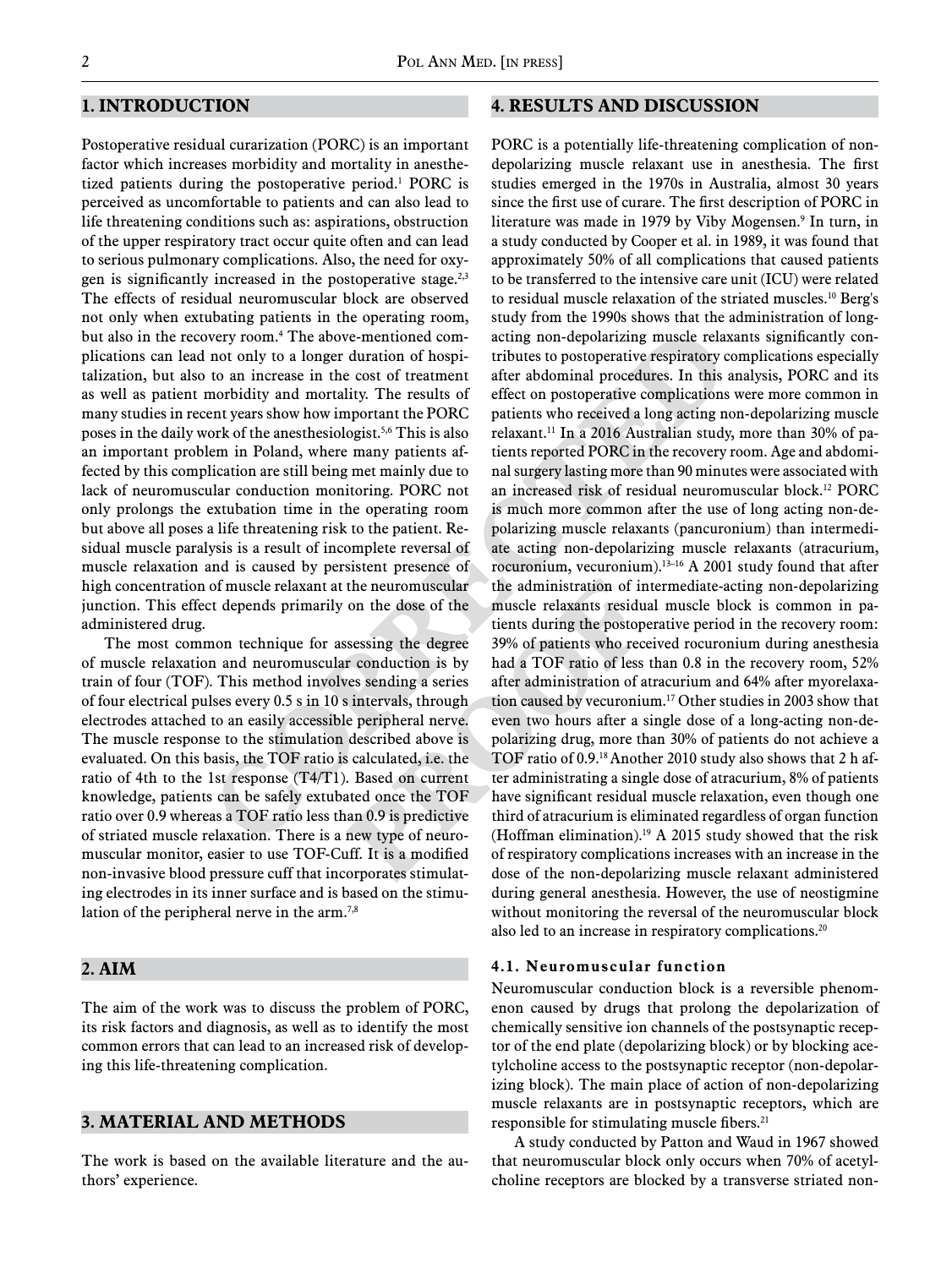depolarizing muscle relaxant.<sup>22</sup> Muscle strength decreases according to the 'all or nothing' principle. As a result, clinical aspects of resolution of the effects of non-depolarizing muscle relaxants arise. When 70%–75% of acetylcholine receptors on the motor plate are occupied by non-depolarizing muscle relaxants, a gradual return of muscle strength is observed. Therefore, 25% of the initial dose of the non-depolarizing muscle relaxant for the repeated dose is needed. Noteworthy is the fact that a full motor response can be preserved when 70% of acetylcholine receptors are still blocked (i.e. the TOF ratio can be 0.9–1.0!). Complete neuromuscular blockade occurs when 90% of the receptors are taken. Table 1 shows muscle strength depending on the percentage of receptors occupied in the neuromuscular junction, as well as the moment when it is possible to effectively reverse the neuromuscular block with neostigmine or sugammadex and return responses in TOF stimulation. Table 2 shows clinical consequences of residual neuromuscular blockade.

**Table 1. Muscle strength depending on the percentage of acetylcholine receptors occupied in the neuromuscular junction, the moment when it is possible to effectively reverse neuromuscular blockade with neostigmine or sugammadex and return responses in TOF stimulation.**

| $\theta$                  | 75<br>70 | 90        | 100      |  |
|---------------------------|----------|-----------|----------|--|
| 100                       | 100      | 25 20 10  | 0        |  |
| normal                    |          | paralytic |          |  |
| neostygmine<br>sugammadex |          |           |          |  |
|                           |          | 3<br>2    | 0        |  |
|                           | በ ዓ      |           |          |  |
|                           |          |           | impaired |  |

**Table 2. Clinical consequences of residual neuromuscular blockade.**

| TOF ratio   | Number of<br>responses   | Percentage of oc-<br>cupied acetylcholine<br>receptors, % | Clinical implication                                                      |
|-------------|--------------------------|-----------------------------------------------------------|---------------------------------------------------------------------------|
| $1 - 0.9$   | 4                        | < 70                                                      | safe extubation                                                           |
| $0.8 - 0.7$ | 4                        | < 70                                                      | double vision, poor<br>vision, weakness                                   |
| 0.6         | 4                        | >70                                                       | swallowing and ar-<br>ticulation disorders                                |
| 0.5         | 4                        | >70                                                       | lifting the head is<br>possible                                           |
| 0.2         | 4                        | $70 - 75$                                                 | spontaneous breath-<br>ing, antagonism by<br>neostigmine is pos-<br>sible |
| 0           | 3                        | 85                                                        | laryngeal muscle<br>relaxation                                            |
| $\theta$    | $\overline{\mathcal{L}}$ | 85                                                        | intubation, deep neu-<br>romuscular block                                 |
| 0           | 1                        | $85 - 90$                                                 | intubation, deep neu-<br>romuscular block                                 |
| 0           | $\theta$                 | $90 - 100$                                                | intubation, deep neu-<br>romuscular block                                 |

### **4.2. Sensitivity of different muscle groups to neuromuscular conduction blockers blocking agents**

After intravenous administration of a non-depolarizing muscle relaxant, small muscle groups such as extraoculamuscles, finger muscles, then muscles within the face, throat, limbs, abdomen and spine are the first affected, lastly, the diaphragm and intercostal muscles are affected. The normal muscle function returns in reverse order.<sup>23</sup> This is because the diaphragm is the least sensitive to non-depolarizing muscle relaxants, as Buzello noted as early as 1929, treating tetanus with curare.<sup>24</sup> Compared to the adductor pollicis muscle, almost twice the doses of the non-depolarizing muscle relaxant were needed to paralyze the diaphragm. Although the diaphragm requires 60 s less than the pollicis adductor muscle for muscle relaxation to occur. Muscle relaxation of the diaphragm was 30% shorter than muscle relaxation of the adductor pollicis muscle. The cause of this is considered to be rich vascularization of the diaphragm. This causes that even at a low TOF ratio of 0.2 measured after stimulation of the ulnar nerve, respiratory movements of the patient can be observed, which are often felt by the surgeon as tightening of the abdominal muscles, which can complicate surgical conditions.

#### **4.3. Physiological and clinical consequences of residual blockade**

Since 1975, a TOF ratio of 0.7 has been considered the standard as a sufficient criterion for the safe extubation of the patient's trachea. This was mainly related to the back of the systolic function of the diaphragm at these values. In contrast, when the TOF ratio was less than 0.6, muscle weakness was often observed in patients, which presented as drooping eyelids and tracheal deviation.25 Subsequently, in 1988, a TOF ratio of 0.8 was required for extubation.<sup>26</sup> Currently, at a TOF ratio of 0.9 muscle strength returns which allows for safe extubation of patient's trachea.<sup>27,28</sup> Clinical signs of residual muscle block TOF ratio ranging 0.5–0.9 measured on the intrinsic muscles of the thumb are shown in Table 3.

#### **4.3.1. Respiratory muscles**

Patients recovering from anesthesia can reach the normal respiratory volume when the TOF ratio is 0.3 can be misleading for the anesthesiologist which may lead to early extubation of the patient's trachea during which the laryngeal muscles and swallowing apparatus are still relaxed. Often

**Table 3. Clinically relevant effects of a partial neuromuscular blockade based on the TOF-ratio 0.5–0.9 at the thumb.**

| TOF ratio at the<br>thumb        | 0.5               | 0.8          | 0.9    |
|----------------------------------|-------------------|--------------|--------|
| Tidal volume                     | Normal            | Normal       | Normal |
| Act of swallowing                | Severely impaired | Impaired     | Normal |
| Integrity of the upper<br>airway | Severely impaired | Impaired     | Normal |
| Hypoxic respiratory<br>response  | Usually impaired  | Often normal | Normal |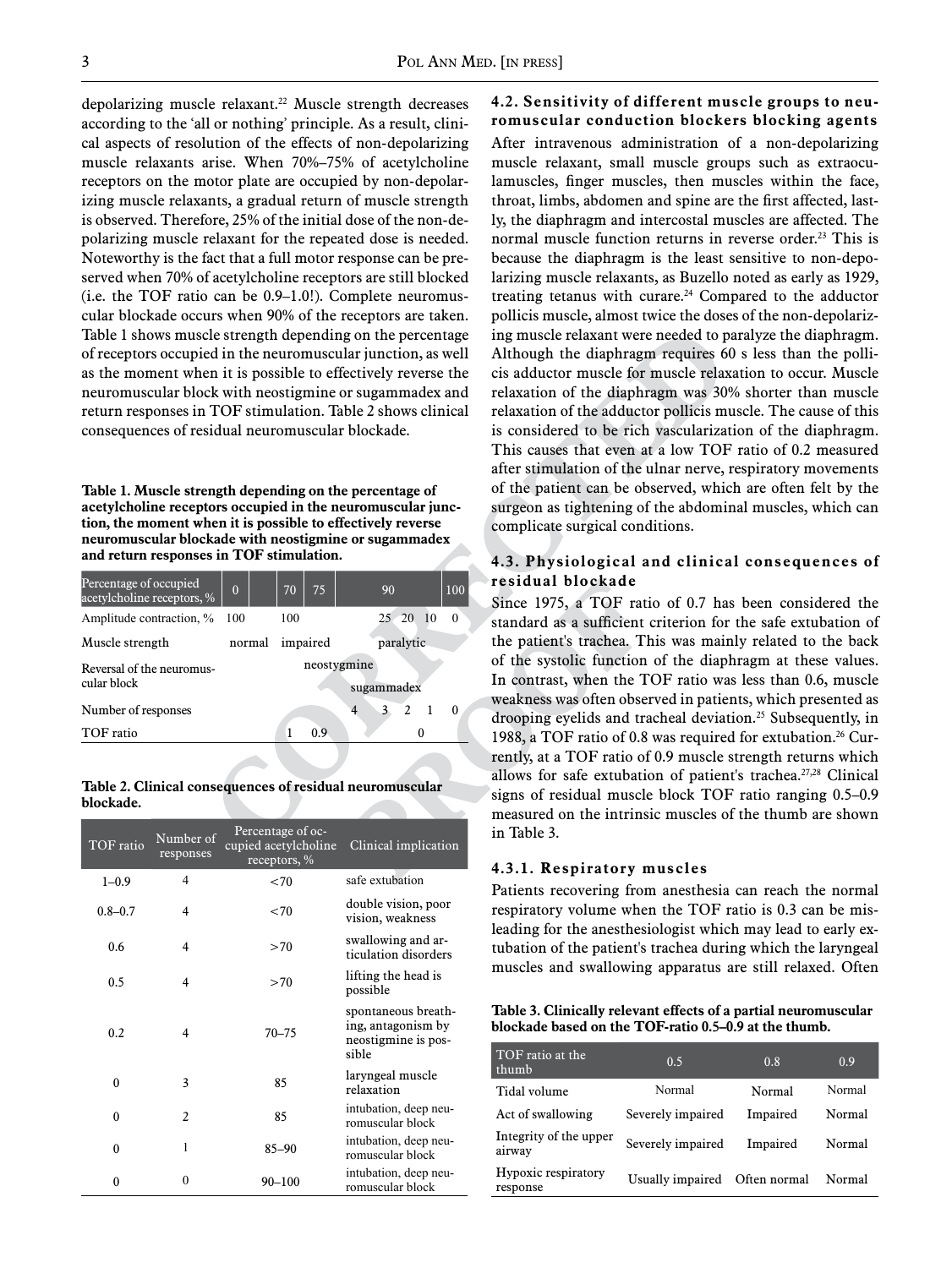after surgery, the patient is ventilated in assisted pressure mode and therefore the patient can breathe spontaneously on their own. A strong cough reflex is important to cough up residual lung secretion which is possible only when the TOF ratio is 0.8.

#### **4.3.2. Regulation of the respiratory center**

In 1996, it was proven that peripheral chemoreceptors in the cervical glomeruli are blocked by non-depolarizing muscle relaxants. Chemoreceptors are more sensitive to neuromuscular conduction-blocking drugs than peripheral muscles or the diaphragm. The blockage of the reflex causes an increase the minute volume and respiratory volume at hypoxia. An increase in ventilation caused by hypoxia can occur only the TOF ratio is at least 0.9.<sup>29</sup> Even minimal neuromuscular conduction block can cause respiratory depression. Opioid overdose or insidious anesthetics can strengthen the residual block and pose a threat to the health and life of the patient.

#### **4.3.3. Muscles of the throat and larynx**

The muscles of the pharynx and larynx are much more sensitive to non-depolarizing muscle relaxants than the respiratory muscles. At a TOF ratio of 0.6–0.7, we can expect impaired function of the laryngeal muscles, especially the genioglossus muscle, continues to occur and the tension of the upper esophageal sphincter is reduced, which poses a risk of regurgitation and aspiration of gastric contents to the respiratory tract.30,31 Swallowing disorders may persist when the TOF reaches 0.9. Even during complete resolution of the neuromuscular block, measurements recorded on the adductor pollicis muscle may show that the swallowing reflex is still impaired.

#### **4.4. Clinical tests used in the evaluation of the return of neuromuscular function**

For decades, the degree of the neuromuscular block has been assessed on the basis of clinical tests. Unfortunately, this is still the case today, even though this approach is unreliable and can cause life-threatening conditions. Moreover, there are recommendations for standards of neuromuscular monitoring during anesthesia stating that 'a peripheral nerve stimulation must be used whenever muscle relaxants are given. In Poland, according to the Regulation of the Minister of Health of December 2016 on the organizational standards of healthcare in the field of anesthesiology and intensive care,' there should be a device for monitoring neuromuscular transmission designated for each patient station.

Clinical manifestation of persistent residual neuromuscular block can be presented by but not limited to; uncoordinated respiratory movements, incomplete eye opening and uncontrolled movements of the limbs. There are several different clinical tests that can be used to assess the degree of muscle relaxation of a patient. However, carrying out these tests requires patient cooperation, which after general anesthesia can be difficult. Sticking out the tongue, raising the hand, opening the eyes and normal respiratory volume are considered unreliable tests. In contrast, raising the head, upper limb or lower limb for at least 5 s and the tongue depressor test are more reliable tests but are also insufficient in determining (the most adequate conditions for) safe extubation of the patient's trachea. Lifting the head or limb over 5 s was long considered a definitive test indicating the return of neuromuscular conduction. Also, extending the testing time from 5 s to 10 s did not improve the quality of this test. After testing TOF stimulation and similar monitoring methods, it was concluded that at TOF ratio of 0.5 the presence of residual muscle relaxation cannot be excluded. The tongue depressor test is the most sensitive test for clinical evaluation of residual muscle relaxation. The patient is asked to bite on a spatula, which the anesthesiologist tries to slowly remove. If the spatula is maintained between the clamped teeth, the test is considered positive, this test is possible from a TOF ratio of 0.8. One of the biggest drawbacks of this test is the inability to perform it in patients who are intubated and/or sleeping. In addition, when performing this procedure, there is a high risk of tooth damage and gastroesophageal reflex. Therefore, in clinical practice, the tongue depressor test is very rarely carried out.<sup>32</sup>

#### **4.5. Causes of incorrect interpretation of neuromuscular transmission states and pharmacology leading to PORC**

The duration of action of a non-depolarizing muscle relaxant is characterized in clinical practice by a high individual variability and can vary significantly among people. The main causes of this phenomenon is dependent on: age, gender and concomitant diseases such as renal and hepatic insufficiency. Other factors such as inhalation anesthetics (except nitrous oxide), certain groups of antibiotics, antiarrhythmic drugs, diuretics, magnesium, hypocalcemia, respiratory acidosis and metabolic disorders can lead to the greater degree and/or prolongation of the duration of action of non-depolarizing muscle relaxant agents.<sup>33</sup> Especially in the elderly, the duration of action of non-depolarizing relaxants varies greatly. Hypothermia is also important in this regard (reduced body temperature of the patient less than 36°C), which significantly increases the neuromuscular block<sup>34</sup>. When using modern anesthetics such as desfluran or an ultrashort-acting opioid (remifentanil), patients wake up faster after surgery – which is desirable, however, patients are more likely to experience discomfort associated with the trace effects of the administration of non-depolarizing muscle relaxants.

Another very important issue which often occurs is the misinterpretation of the clinical duration of neuromuscular blockade agents DUR 25 (duration 25). The time measured from the moment of drug administration to drug resolution with a TOF ratio of 0.25 is the moment when surgical block resolves. The average time is about 40 minutes for rocuronium or cisatracurium. The duration of action of non-depolarizing muscle relaxants that is written in textbooks is often misinterpreted and understood as the time between administration of the agent and the recovery time to the TOF ratio of 0.9. However, between the clinical duration of action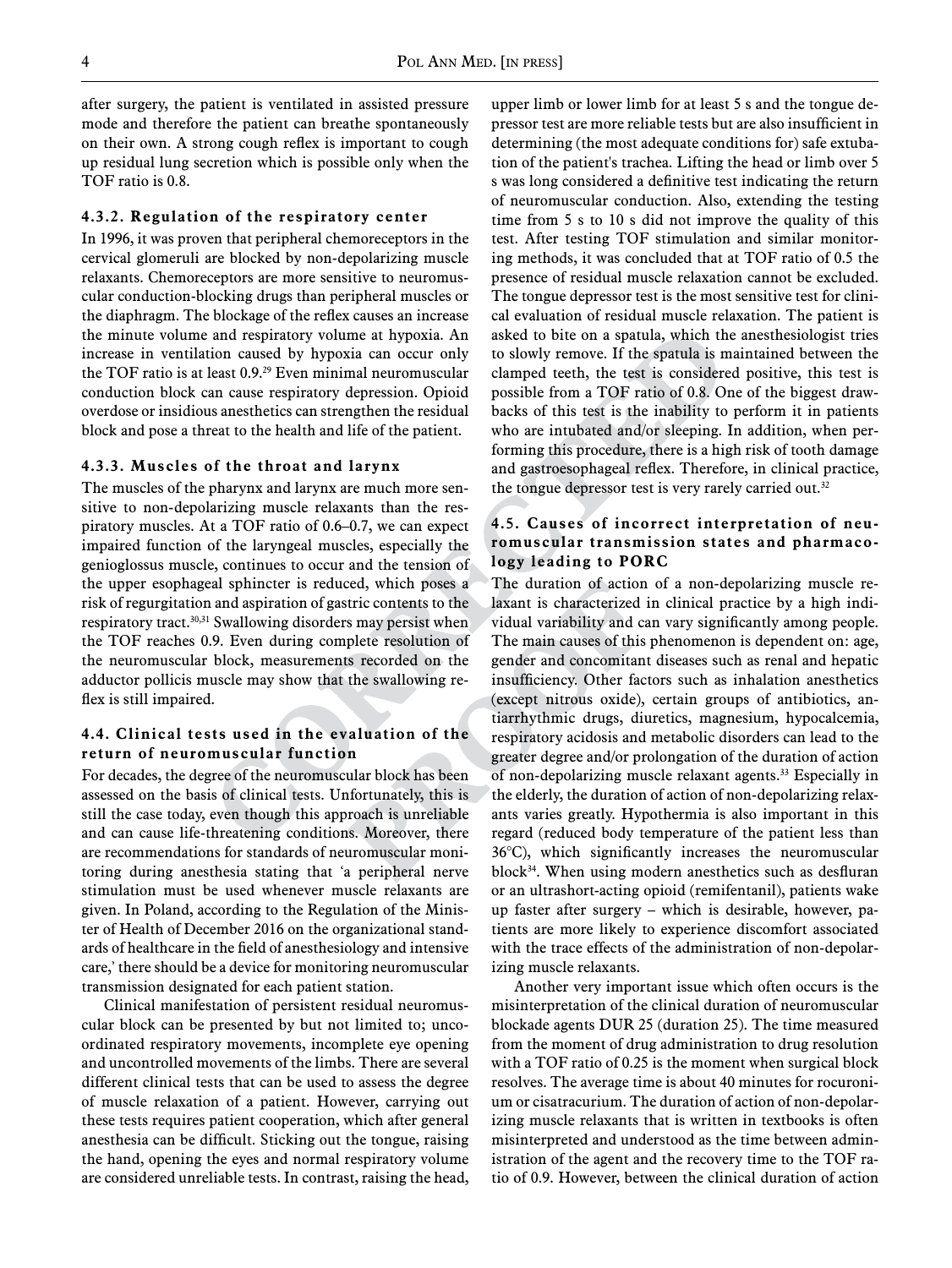and the recovery time to a TOF ratio over 0.9 often requires several tens of minutes even after the administration of nondepolarizing muscle relaxants from the intermediate-acting group such as rocuronium or cisatracurium.32

Besides all of the issues discussed above what is also important is the incorrect use of acetylcholinesterase inhibitors. Neostigmine is often administered too soon, when the first and second twitch responses of a peripheral nerve stimulator are not present, especially in treatments with short operation times. It should be noted that neostigmine requires a minimum of 5 minutes in order to reverse the effects of the neuromuscular blockade. The peak concentration of neostigmine occurs after about 7 to 10 minutes from time of drug administration. In addition, potential side effects of neostigmine include bronchospasm, bradycardia, hyperperistalsis, hypersalivation and increased mucus production from the lower respiratory tract so it is needed to use it together with atropine in order to prevent or reduce these side effects<sup>32</sup>. Acetylcholinesterase inhibitors as opposed to sugammadex can only be administered when neuromuscular conduction returns spontaneously at a TOF ratio of at least 0.2 or when the patient begins to breathe on their own. Too early administration of acetylcholinesterase inhibitors not only does not reverse the neuromuscular block, but paradoxically can prolong it.<sup>35</sup> Therefore, reversal of the neuromuscular block requires that a patient be monitored. It is also necessary to remember that in order to effectively reverse the neuromuscular block with neostigmine, it is necessary to achieve at least three responses in TOF stimulation. Current scientific studies show that neostigmine should only be administered when TOF is equal to 0.4 at a dose of 20–40 mcg/kg (TOF ratio 1.0 is achieved within 11 minutes). By contrast, a dose of more than 60 mcg/kg misses the target due to the ceiling effect and results in a significant increase in muscarinic side effects.<sup>36</sup> In daily anesthesia practice, the reversal of the neuromuscular block is observed with acetylcholinesterase inhibitors in gastrointestinal procedures. This is not advisable as there may be a 10-fold increase in pressure in the abdomen, thereby increasing peristalsis and reducing mesenteric blood supply, which may present a risk of early leakage of anastomosis.<sup>37</sup> Sugammadex is unrivalled compared to acetylcholinesterase inhibitors as it reverses the neuromuscular block quickly, completely and at any depth of muscle relaxation without exhibiting cholinergic effects<sup>38</sup>. However, the still persistently high price of the drug can be an argument against the routine use of sugammadex in anesthesiological practice. Neostigmine, which is a much cheaper drug, despite its side effects, is still widely clinically used.<sup>39</sup>

It should not be forgotten that both the throat muscles and the muscles of the larynx are very sensitive to non-depolarizing muscle relaxants, and this means that even a small sagging residual impairs their function. The diaphragm is the least sensitive to non-depolarizing muscle relaxants, so approximately 80% of acetylcholine receptors (TOF ratio 0.25) may be occupied during spontaneous breathing. Extubation of the patient on the basis of efficient breathing volume often happens in anaesthesiological practice and exposes the patient to complications.

Another error encountered in clinical practice is the administration after a depolarizing drug (succinylcholine) of a high dose of a non-depolarizing drug, which means that the neuromuscular block is prolonged. From the authors' experience, in such a situation, one third dose of a non-depolarizing drug required in order to intubate the patient is very often sufficient. Succinylcholine has a different mechanism of action than non-depolarizing drugs, which causes an increased sensitization of acetylcholine receptors.<sup>40</sup> It should be kept in mind that the depolarizing drug is given only after we are sure that the muscle relaxation caused by succinylcholine begins to subside, as it may happen that the patient has a genetic deficiency of plasma cholinesterase (1 : 3000). In this situation, this very short-acting depolarizing drug causes the neuromuscular blockade to last for even up to several hours.<sup>41</sup>

In obese patients, the dosage of the non-depolarizing muscle relaxants, such as rocuronium, vecuronium or cisatracurium should be based on the ideal body weight. For rocuronium and vecuronium, the effective dose in women is lower than in men due to relatively lower muscle mass.<sup>42</sup>

# **5. Conclusions**

The primary strategy to avoid residual neuromuscular block is not by means of clinical evaluation, but consistent monitoring of neuromuscular conduction and extubating the patient when the TOF ratio over 0.9. Monitoring neuromuscular conduction provides a similar to optimal moment of intubation and extubation, determines more precisely the dose and metabolism of the drug, indicates to the anesthesiologist the best time if necessary to reverse neuromuscular blockade.

#### **Conflict of interest**

None.

#### **Funding**

None declared.

#### **References**

- Arbous MS, Meursing AE, van Kleef JW, et al. Impact of anesthesia management characteristics on severe morbidity and mortality. *Anesthesiology*. 2005;102(2):257–268. https://doi.org/ 10.1097/00000542-200502000-00005.
- <sup>2</sup> Frank SM, Fleisher LA, Olson KF, et al. Multivariate determinants of early postoperative oxygen consumption in elderly patients. Effects of shivering, body temperature and gender. *Anesthesiology*. 1995;83(2):241–249. https://doi.org/ 10.1097/00000542-199508000-00002.
- <sup>3</sup> Sauer M, Stahn A, Soltesz S, Noeldge-Schomburg G, Mencke T. The influence of residual neuromuscular block on the incidence of critical respiratory events. A randomised, prospective, placebo-controlled trial. *Eur J Anaesthesiol*. 2011;28(12):842–848. https://doi. org/10.1097/EJA.0b013e328345cd11.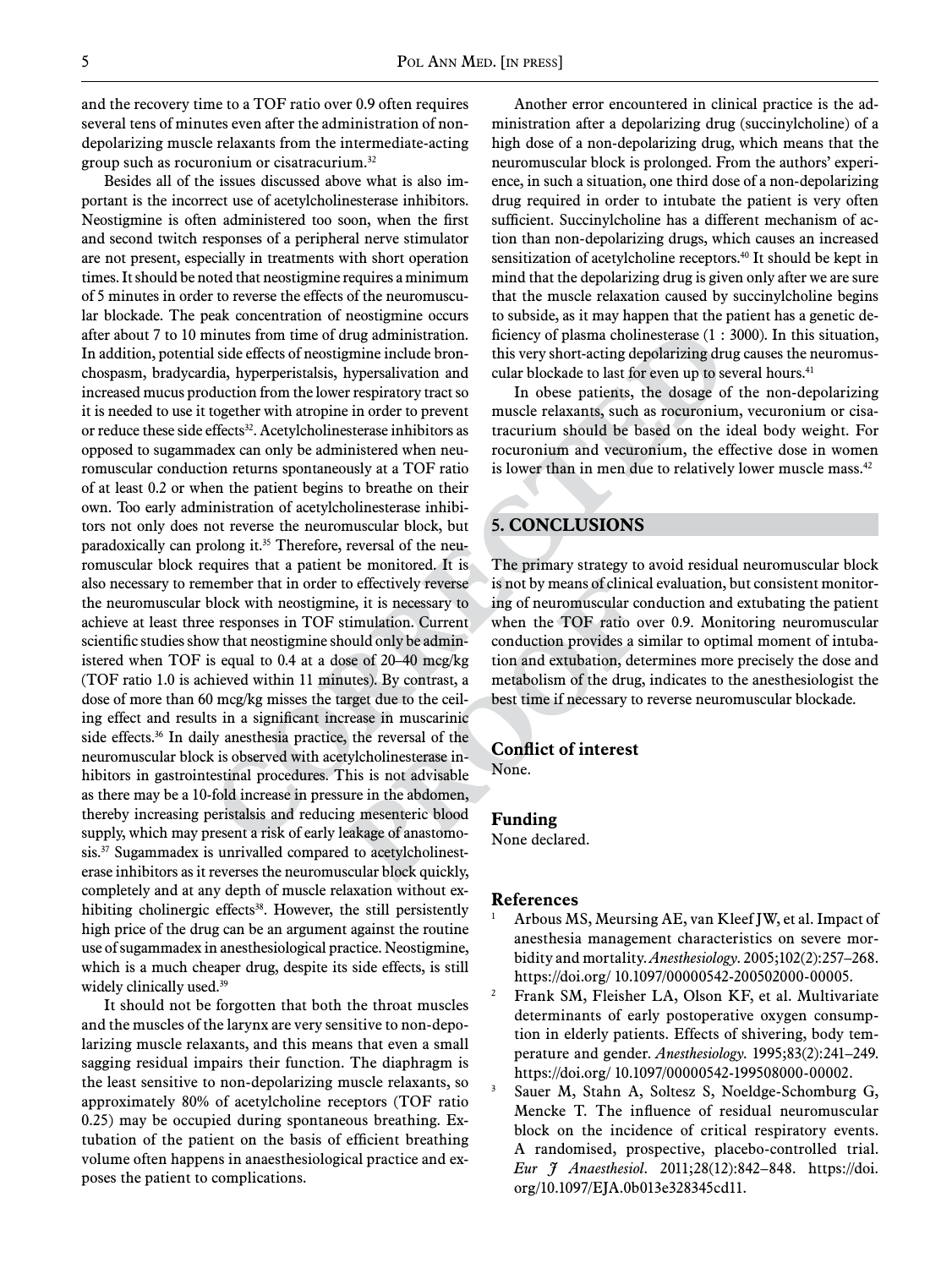- <sup>4</sup> Murphy GS, Szoko JW, Marymont JH, Greeberg SB, Avram MJ, Vender JS. Residual neuromuscular blockade and critical respiratory events in the postanesthesia care unit. *Anesth Analg.* 2008;107(1):130–137. https://doi. org/10.1213/ane.0b013e31816d1268.
- <sup>5</sup> Plaud B, Debaene B, Donati F, Marty J. Residual paralysis after emergence from anesthesia. *Anesthesiology*. 2010;121(4):1013–1022. https://doi.org/10.1097/ ALN.0b013e3181cded07.
- <sup>6</sup> Baillard C, Clec'h, Catineau J, et al. Postoperative residual neuromuscular block: a survey of management. *Br J Anaesth*. 2005;95(5);622–626. https://doi.org/10.1093/bja/ aei240.
- <sup>7</sup> Veiga Ruiz G, Garcia Cayuela J, Orozco Montes J, Parreno Caparros M, Garcia Rojo B, Aguajo Albasini JL. Monitoring intraoperative neuromuscular blockade and blood pressure with one device (TOFCuff): A comparative study with mechanomyography and invasive blood pressure. *Rev Esp Anastesiol Reanim*. 2017;64(10):560– 567. https://doi.org/10.1016/j.redar.2017.03.013.
- Markle A, Horn K, Weiter J, Dullenkopf A. An observational study comparing the performance of TOF-Cuff with TOF-Scan monitoring during anaesthetic induction in clinical routine. *Anaesthesiol Intensive Ther.* 2020;52(3):181–186. https://doi.org/10.5114/ait.2020.98124.
- <sup>9</sup> Viby-Mogensen J, Jørgensen BC, Ording H. Residual curarization in the recovery room. *Anesthesiology*. 1979;50(6): 539–541. https://doi.org/10.1097/00000542-197906000-000.
- <sup>10</sup> Cooper AL, Leigh JM, Tring IC. Admissions to the intensive care unit after complications of anaesthetic techniques over 10 The first 5. *Anaesthesia*. 1989;44(12);953–958. https://doi.org/10.1111/j.1365-2044.1989.tb09194.x.
- <sup>11</sup> Berg H, Roed J, Viby-Mogensen J, et al. Residual neuromuscular block is a risk factor for postoperative pulmonary complications. A prospective randomized, and blinded study of postoperative pulmonary complications after atracurium, veruronium and pancuronium. *Acta Anaesthesiol Scand*. 1997;41(9):1095–1103. https://doi.org/ 10.1111j.1399 6576.1997.tb048851.x.
- <sup>12</sup> Stewart PA, Liang SS, Li OS, et al. The Impact of Residual Neuromuscular Blockade, Oversedation and Hypothermia on Adverse Respiratory Events in a Postanesthetic Care Unit: A prospective Study of Prevalence, Predictors, and Outcomes. *Anesth Analg.* 2016;123(4):859–868. https://doi.org/10.1213/ANE.0000000000001513.
- <sup>13</sup> Murphy GS, Szokol JW, Franklin M, Marymont JH, Avaram MJ, Vender JS. Postanesthesia care unit recovery times and neuromuscular blocking drugs: a prospective study of orthopedic surgical patients randomized to receive pancuronium or rocuronium. *Anesth Analg*. 2004;98(1):193–200. https://doi.org/10.1213/ 01.ANE.0000095040.3648.
- <sup>14</sup> Baurain MJ, Hoton F, D'Hollander AA, Cantraine R. Is recovery of neuromuscular transmission complete after the use of neostigmine to antagonize block produced by rocuronium, vecuronium, atracurium and pancuronium? *Br J Anaesth.* 1996;77(4):496–499. https://doi.org/101093/ bja/77.4.496.
- <sup>15</sup> Maybauer DM, Geldner G, Blobner M, et al. Incidence and duration of residual paralysis at the end of surgery after multiple administrations of cisatracurium and rocuronium. *Anaesthesia*. 2007;62(1):12–17. https://doi. org/10.1111/j.1365-2044.2006.04862.x.
- <sup>16</sup> Anderson BN, Madsen JV, Schurizek BA, Juhl B. Residual curarisation: a comparative study of atracurium pancuronium. *Acta Anaesthesiol. Scand.* 1988;32(2):79–81. https://doi.org/10.1111/j.1399-6576.1988.tb02692.x.
- <sup>17</sup> Hayes AH, Mirakhur RK, Breslin DS, Reid DS, McCourt KC. Postoperative residual block after intermediate-acting neuromuscular blocking drugs. *Anaesthesia*. 2001;56(4): 312–318. https://doi.org/10.1046/j.1365-2044.2001.01921.x.
- <sup>18</sup> Debaene B, Plaud B, Dilly MP, Deonati F. Residual paralysis in the PACU after a single intubating dose of nondepolarizing muscle relaxant with an intermediate duration of action. *Anesthesiology* 2003;98(5):1042–1048. https://doi.org/10.1097/00000542-200305000-00004.
- <sup>19</sup> Schreiber JU, Mucha E, Fuchs-Buder T. Residual paralysis following a single dose of atracurium: results from a quality assurance trial. *Eur J Anaesthesiol.* 2010;27(11): 993–994. https://doi.10.1097/EJA.0b013e32833addf9.
- <sup>20</sup> Mclean DJ, Diaz-Gil D, Farhan HN, Ladha KS, Kurth T, Eikermann M. Dose-dependent association between intermediate-acting neuromuscular-blocking agents and postoperative respiratory complications. *Anesthesiology*. 2015;122(6): 1201–1213. https://doi.org/10.1097/ALN.0000000000000674.
- <sup>21</sup> Fuchs-Buder T. Neuromuscular Monitoring in Clinic and Research Springer. Verlag, Heidelberg, 2008. https://doi.org/10.1007/978-3-540-78570-5.
- $22$  Patton WD, Waud DR. The margin of safety of neuromuscular transmission. *J Physiology.* 1967;191(1):59–90. https://doi.org/10.1113/jphzsiol.1967.sp008337.
- <sup>23</sup> Donati F, Bejan D. Not all muscles are the same. *Br J Anaesth.* 1992;68:235–236. https://doi.org/10.1093/bja/68.3.235.
- <sup>24</sup> Buzello A. The tetanus in humans [in German]. *New German Surgery*. 1929;199–200.
- <sup>25</sup> Ali HH, Wilson RS, Savarese JJ, Kitz RJ. The effect of tobocurarine on indirectly elicited train-of-four muscle response and respiratory measurements in humans. *Br J Anaesth.* 1975;47(5):570–574. https://doi.org/10.1093/ bja/47.5.570.
- <sup>26</sup> Bevan DR, Smith CE, Donati F. Neuromuscular blockade after surgery: comparison of clinical assessment and evoked twitch responses. *Anesthesiology*. 1988;69(3A):A475. https://doi.org/10.1097/00000542-19880910- 00475.
- <sup>27</sup> Eriksson LI, Sundman E, Olsson R, et al. Functional assessment of the pharynx at rest and during swallowing in partially paralyzed humans: simultaneous videomanometry and mechanomyography of awake human volunteers. *Anesthesiology*. 1997;87(5):1035–1043. https:// doi.org/10.1097/00000542-199711000-00005.
- <sup>28</sup> Kopman AF, Yee PS, Neumann GG. Relationship of the train-of-four fade ratio to clinical signs and symptoms of residual paralysis in awake volunteers. *Anesthesiology*. 1997;86(4):765–771. https://doi.org/10.1097/00000542- 199704000-00005.